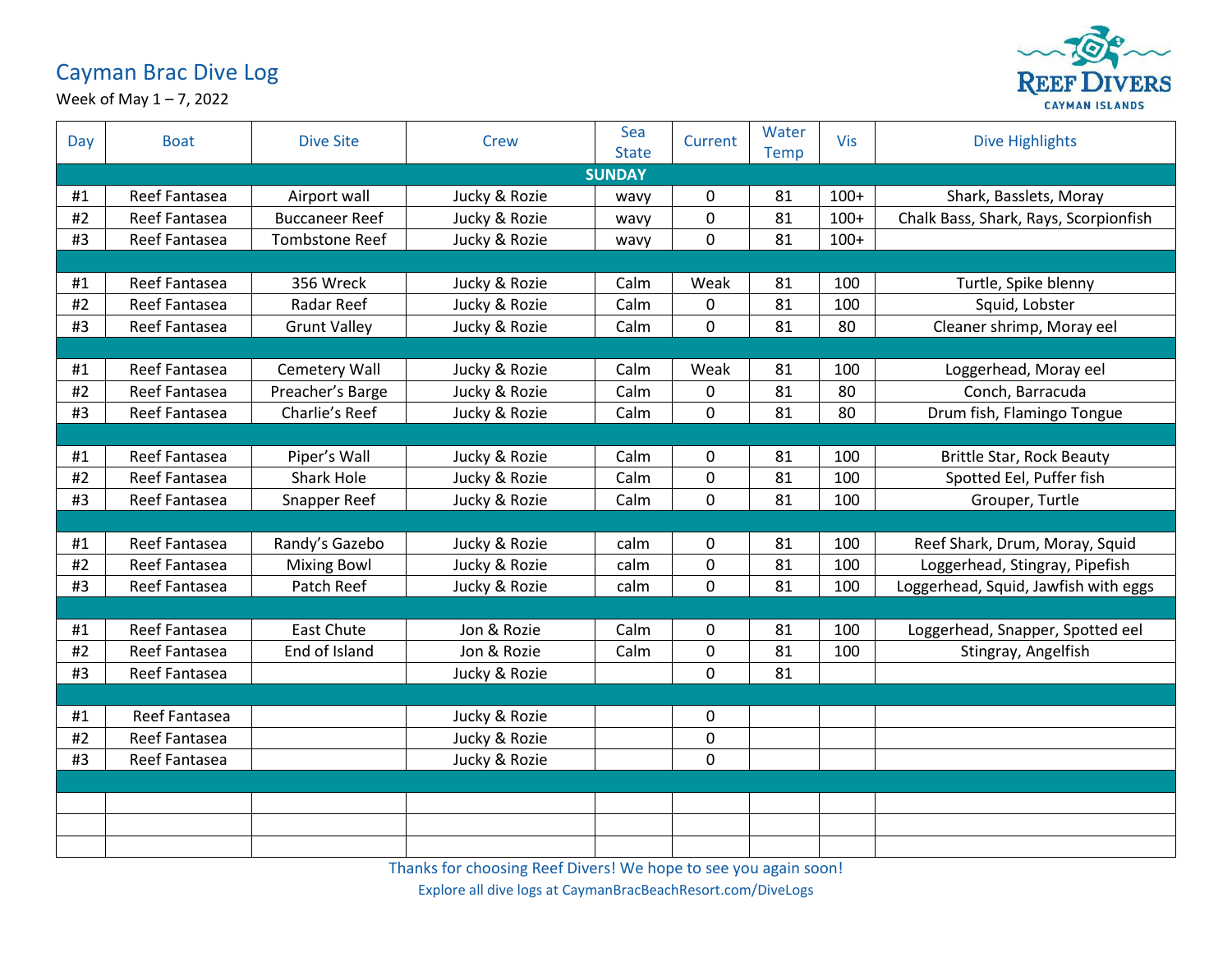## Cayman Brac Dive Log



Week of May 1 – 7, 2022

| Day                | <b>Boat</b>           | <b>Dive Site</b>      | Crew                   | Sea<br><b>State</b> | Current     | Water<br>Temp | Vis    | <b>Dive Highlights</b>    |  |  |  |
|--------------------|-----------------------|-----------------------|------------------------|---------------------|-------------|---------------|--------|---------------------------|--|--|--|
|                    | <b>SUNDAY</b>         |                       |                        |                     |             |               |        |                           |  |  |  |
| #1                 | <b>Island Dreamer</b> | Stingray tower        | Ragnar, Frankie, & Oli | Calm                | 0           | 82            | $100+$ | Spotted moray             |  |  |  |
| #2                 | <b>Island Dreamer</b> | <b>Turtle Alley</b>   | Ragnar, Frankie, & Oli | Calm                | $\mathbf 0$ | 82            | $100+$ | Hawksbill                 |  |  |  |
| #3                 | <b>Island Dreamer</b> | Preacher's Barge      | Ragnar, Frankie, & Oli | Calm                | 0           | 82            | $100+$ |                           |  |  |  |
|                    | <b>MONDAY</b>         |                       |                        |                     |             |               |        |                           |  |  |  |
| #1                 | <b>Island Dreamer</b> | Hoyt's Wall           | Ragnar, Frankie, & Oli | Mild                | Minor       | 82            | 70'    | Loggerhead, Yellow Ray    |  |  |  |
| #2                 | <b>Island Dreamer</b> | Lynn's Reef           | Ragnar, Frankie, & Oli | Mild                | 0           | 82            | 80'    | Squid                     |  |  |  |
| #3                 | <b>Island Dreamer</b> | End of Island         | Ragnar, Frankie, & Oli | Mild                | $\mathbf 0$ | 82            | 90'    | Lobster Party, Disco Fish |  |  |  |
|                    |                       |                       |                        | <b>TUESDAY</b>      |             |               |        |                           |  |  |  |
| #1                 | <b>Island Dreamer</b> | Piper's Wall          | Ragnar, Frankie, & Oli | Calm                | Minor       | 82            | 90     | Groupers                  |  |  |  |
| #2                 | <b>Island Dreamer</b> | Snapper Reef          | Ragnar, Frankie, & Oli | Calm                | 0           | 82            | 90     | Green eel                 |  |  |  |
| #3                 | <b>Island Dreamer</b> | Patch Reef            | Ragnar, Frankie, & Oli | Calm                | $\mathbf 0$ | 82            | 90     | Juvenile Queen angel fish |  |  |  |
|                    |                       |                       |                        | <b>WEDNESDAY</b>    |             |               |        |                           |  |  |  |
| #1                 | <b>Island Dreamer</b> | 356 Wreck             | Ragnar, Frankie, & Oli | Calm                | Minor       | 82            | 60     | Wreck                     |  |  |  |
| #2                 | <b>Island Dreamer</b> | <b>Treehouse Reef</b> | Ragnar, Frankie, & Oli | Calm                | $\mathbf 0$ | 82            | 80     | Swimming green moray      |  |  |  |
| #3                 | <b>Island Dreamer</b> | Lobster Pot           | Ragnar, Frankie, & Oli | Calm                | $\mathbf 0$ | 82            | 80     | Seahorse                  |  |  |  |
|                    |                       |                       |                        | <b>THURSDAY</b>     |             |               |        |                           |  |  |  |
| #1                 | <b>Island Dreamer</b> | Marilyn's Cut         | Ragnar, Frankie, & Oli | Flat                | 0           | 82            | 100    | Nurse shark               |  |  |  |
| #2                 | <b>Island Dreamer</b> | Jackson's Reef        | Ragnar, Frankie, & Oli | Flat                | 0           | 82            | 80     | Loggerhead                |  |  |  |
| #3                 | <b>Island Dreamer</b> | <b>Fisheries</b>      | Ragnar, Frankie, & Oli | Flat                | $\mathbf 0$ | 82            | 80     | Pillar Coral              |  |  |  |
|                    | <b>FRIDAY</b>         |                       |                        |                     |             |               |        |                           |  |  |  |
| #1                 | <b>Island Dreamer</b> | Kissimmee             | Ragnar, Frankie, & Oli | Calm                | 0           | 82            | 80     | Eagle Ray                 |  |  |  |
| #2                 | <b>Island Dreamer</b> | Radar Reef            | Ragnar, Frankie, & Oli | Calm                | $\mathbf 0$ | 82            | 80     | Lobster Party, Stingray   |  |  |  |
| #3                 | <b>Island Dreamer</b> |                       | Ragnar, Frankie, & Oli |                     |             | 82            |        |                           |  |  |  |
|                    | <b>SATURDAY</b>       |                       |                        |                     |             |               |        |                           |  |  |  |
| #1                 |                       |                       |                        |                     |             |               |        |                           |  |  |  |
| #2                 |                       |                       |                        |                     |             |               |        |                           |  |  |  |
| #3                 |                       |                       |                        |                     |             |               |        |                           |  |  |  |
| <b>NIGHT DIVES</b> |                       |                       |                        |                     |             |               |        |                           |  |  |  |
| <b>TUE</b>         |                       |                       |                        |                     |             |               |        |                           |  |  |  |
| <b>THU</b>         |                       |                       |                        |                     |             |               |        |                           |  |  |  |
|                    |                       |                       |                        |                     |             |               |        |                           |  |  |  |

Thanks for choosing Reef Divers! We hope to see you again soon!

Explore all dive logs at CaymanBracBeachResort.com/DiveLogs